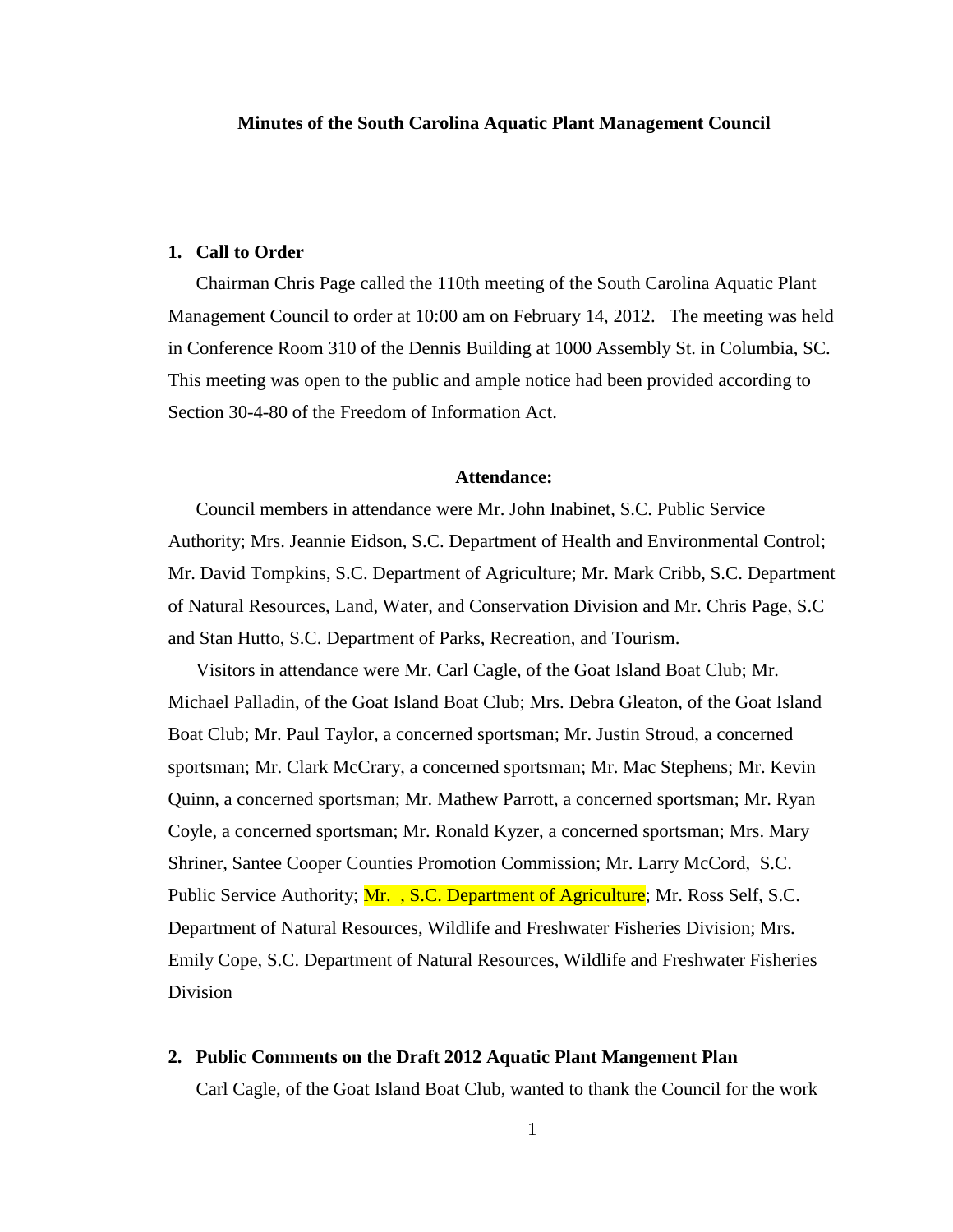done in the past. The Goat Island Boat Club has been involved with the fight against hydrilla because they have seen what has happened to the lakes in the past. They have no problems with the natural grasses but dislike the hydrilla and the floating heart. Also, if there is anything the boat club can do please let them know.

Paul Taylor, a concerned sportsman, was wondering about the 1 to 8 ratio. Is there a definitive number of carp for the system? The concern is there will be additional carp asked for in the next years. What about timing the spraying of the hydrilla? Could the invasives be sprayed earlier in the year as opposed to the October treatments so as to not coincide with the waterfowl seasons.

Chairman Page responds and provides details on the early stocking of the Santee Cooper system. Details were also given about the new grass carp data that has came out in recent years. The timing of the treatments can sometimes be attributed to manpower issues, sometimes money issues, and sometimes it is because of untimely surveying.

Justin Stroud, a concerned sportsman, appreciates the homeowner's position on hydrilla and would like to see a balanced approach to the treatment of hydrilla. Mr. Stroud has concerns about introducing an invasive species to combat an invasive species. He feels that some of the unintended consequences of the initial stocking led to the long time period of little vegetation in the lake. Mr. Stroud is concerned that the removal of hydrilla will lead to the demise of water fowling and fishing on the lakes. He also expressed his concern over the SCDNR having one section promoting the fisheries and wildlife aspects of the lake and one section doing harm to the lakes.

Clark McCrary, a concerned sportsman, is seeing a major turnaround in the lake. The valisneria is incredible. The sportsman's biggest fear is the over-introduction of carp and the impact they may have on the native grasses. Native vegetation has been thriving and sportsmen would hate to see those plant populations be impacted. He would like the carp to be introduced in smaller numbers but with an increased effort in herbicide treatments. Mr. McCrary had a question about the 243 names on the petition and whether they would be included in the comment period.

Chairman Page indicated that they would be included in the comments section of the plan.

Mr. David Tomkins also added that he personally goes through the comments and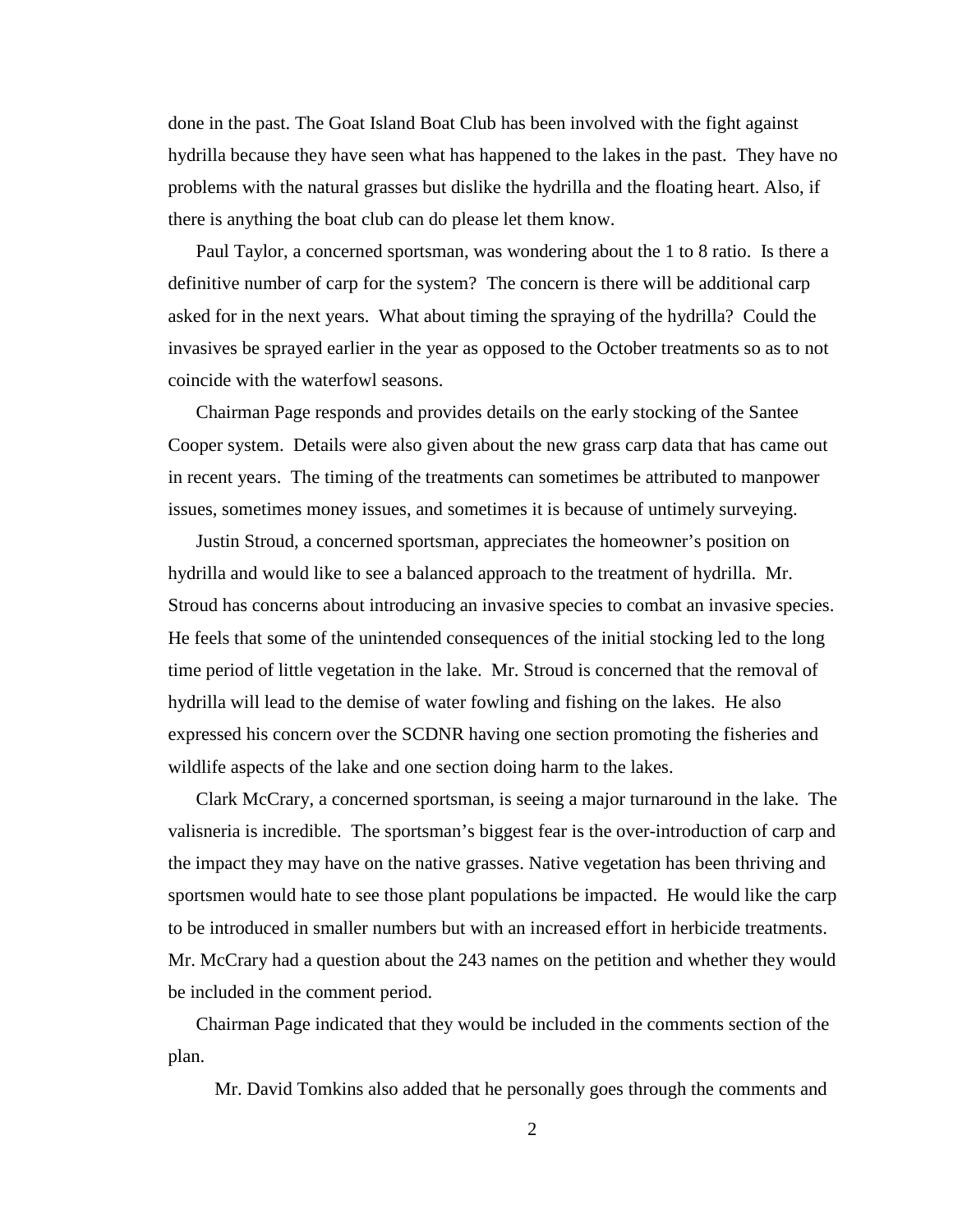checks to see if he recognizes names and reads all the comments.

Discussion ensued on the strategies of stocking grass carp and their effect on the ecosystem. Details were also discussed about the entire Santee Cooper grass carp stocking efforts from the 1980's to now. Biology of hydrilla and grass carp was also discussed. The plant survey process was detailed as well.

## **3. Minutes of the November 16, 2011 Council Meeting**

Mr. Page presented the minutes from the  $109<sup>th</sup>$  meeting of the Aquatic Plant Management Council for review. Minutes were reviewed. Mrs. Eidson made the motion for the 109<sup>th</sup> meeting of the Aquatic Plant Management Council minutes to be accepted as written. Mr. Cribb seconded the motion. No discussion was needed and the motion carried unanimously.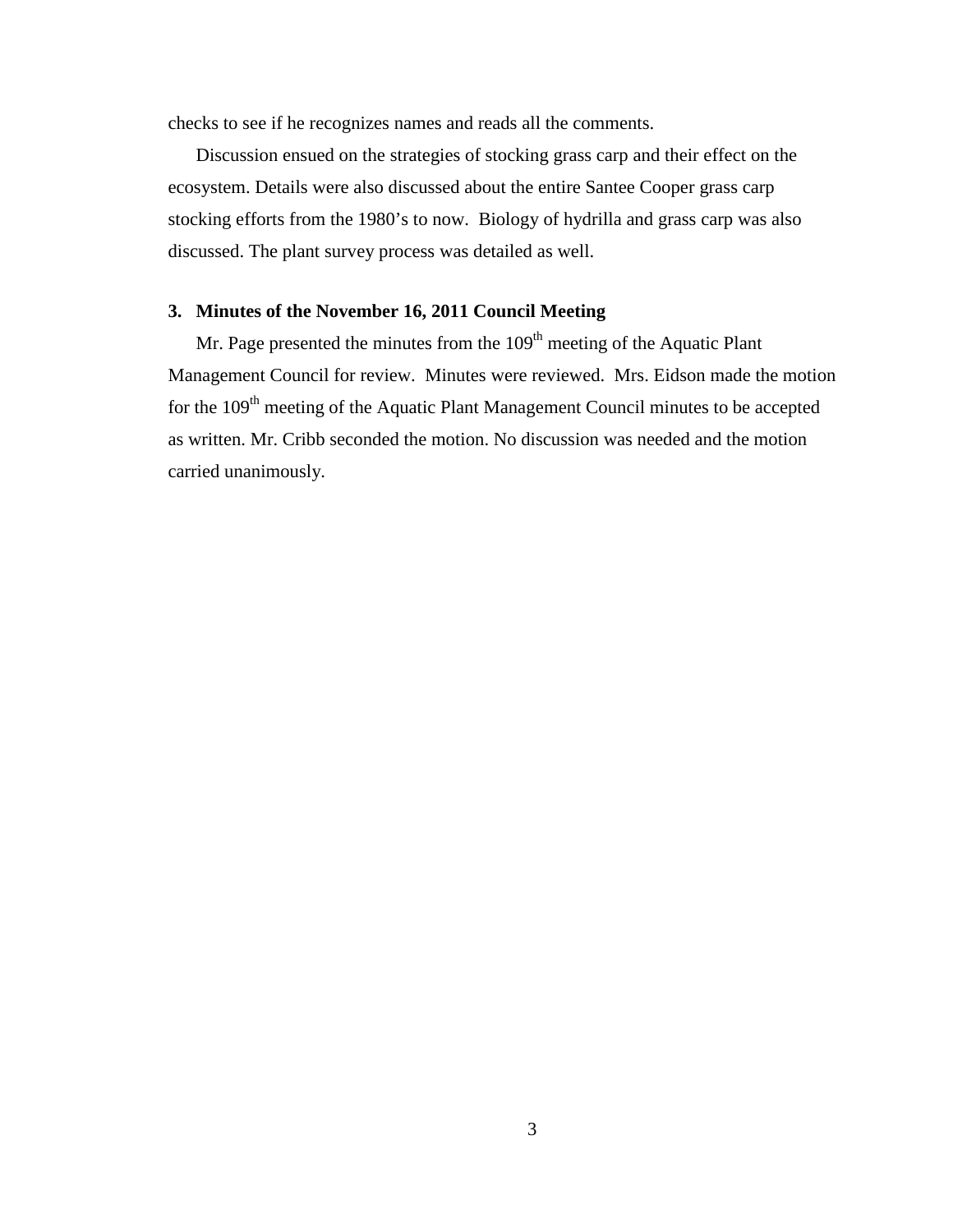## **4. Discussion and Approval of the 2012 Aquatic Plant Management Plan**

Several additional water bodies have been added to the plan. Pickens County would like to stock sterile grass carp in some of their county owned waters and these water bodies will be added to the plan.

Turkey Creek will be added to the plan as well. The existing plan for Lake Edgar A. Brown will be modified to include the portion of Turkey Creek extending from Lake Brown to the end of the new Barnwell county park/SCDNR Barnwell fish hatchery.

One comment on the plan questioned why Lake Thurmond was not included in the 2012 Aquatic Plant Management Plan. It was not included because it is a Corps of Engineers Lake and we have very little input to the management of the lake itself. Mrs. Eidson reminded the Council that there was a prior conversation discussing the issues on Lake Thurmond and that it was decided to put at least a small section mentioning aquatic vegetation issues at Lake Thurmond into the Plan. Discussion ensued on the value of having a Lake Thurmond section in the plan. Chairman Page indicated that he would put it in the plan in some manner. He also reminded the Council that additional water bodies could be added as amendments at later dates.

No discussion followed on any of the other water bodies within the 2012 Aquatic Plant Management Plan.

A discussion of the \$40,000 cost share per waterbody was entertained. The cost share remains the same for each waterbody.

Mr. Inabinet made the motion to accept the 2012 Aquatic Plant Management Plan as written. Mr. Tompkins seconded the motion. Mrs. Eidson wanted to point out that the Council was approving a stocking rate of 25 fish per vegetative acre of hydrilla and a 10 fish per "un-palatable"vegetative acre, which is a reduced stocking rate from what was originally proposed to the Council. Discussion followed about the stocking rate and details were given about a discussion between Scott Lamprecht, SCDNR Fisheries Biologist, and Steve Thomas, member of the SCDNR Waterfowl Advisory Committee, concerning the stocking rates and herbivory of non-target species. No other discussion was heard. Mr. Page called for the vote to pass the 2012 Aquatic Plant Management Plan as written. The vote to pass the 2012 Aquatic Plant Management Plan as written was unanimous. The 2012 Aquatic Plant Management Plan is approved.